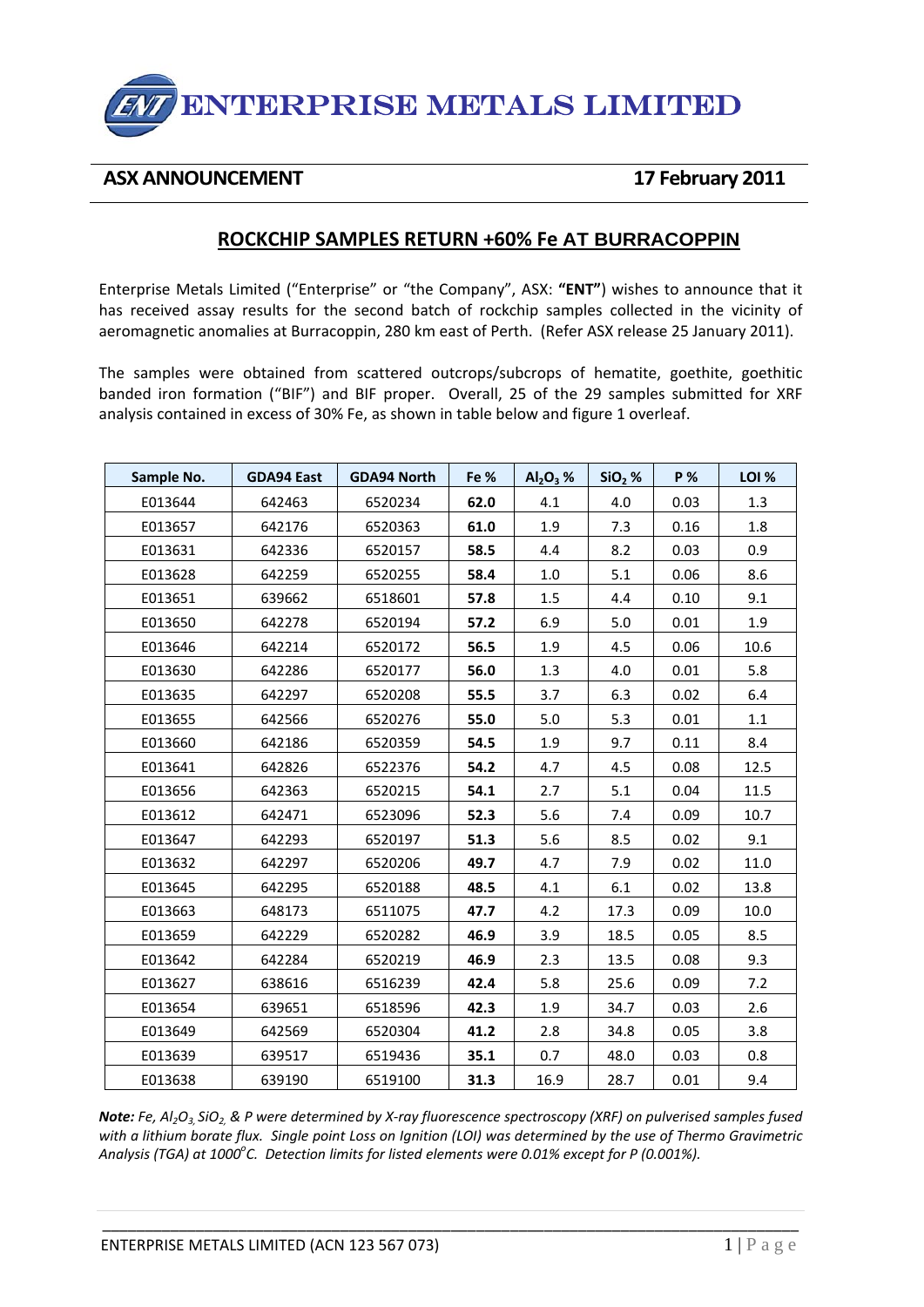

Two samples of massive hematite returned assays +60% Fe, whilst 15 samples returned 48‐60% Fe with Loss on Ignition ("LOI") varying between 1-13%, indicating massive goethite and/or strongly goethitised BIF. The remaining samples with 30-48% Fe were from BIF with  $14-48\%$  SiO<sub>2</sub>.

Assuming that all LOI is attributed to waters of crystallization associated with hydrated iron oxides, any +50% Fe material would upgrade to 57-64% Fe after calcining. These results reinforce the Company's view that mineralising processes capable of upgrading BIF to ore grade goethite (and hematite) have been active at Burracoppin.

## **Planned Exploration**

The Company is currently in the process of designing follow‐up exploration programmes to fully evaluate the iron ore potential of the Project. This programme will involve:

- $\triangleright$  Continued geological mapping of "prioritised" aeromagnetic features to define their character and extent, aided by in‐field geochemical analysis of iron utilising the Niton XRF analyser.
- $\triangleright$  Rockchip sampling of selected material for laboratory analysis.
- $\triangleright$  Trenching to assess the character and extent of iron rich units identified in mapping.
- $\triangleright$  Drill testing of priority iron targets.

All necessary government and statutory approvals for this work will be submitted within the week.

911 Ryan

**Dermot Ryan Managing Director**

**Contact:**<br>Telephone: 08 9436 9200

*Telephone: 08 9436 9200 Facsimile: 08 9436 9299 Email: admin@enterprisemetals.com.au*

The information in this announcement that relates to Exploration Results has been compiled by Mr Dermot Ryan, who is a Fellow of the Australian Institute of Geoscientists, and a full time employee of geological consultancy Xserv Pty Ltd. Mr Ryan has sufficient relevant experience *inthetechniquesbeingreportedandstylesofmineralisationandtypesofdepositunder consideration, and in the activity he is undertaking,to qualify as* a Competent Person as defined in the 2004 Edition of the "Australian Code for Reporting of Exploration Results, Mineral Resources and Ore Reserves" (the JORC Code), and consents to the inclusion of the information in the form and context in which it appears.

\_\_\_\_\_\_\_\_\_\_\_\_\_\_\_\_\_\_\_\_\_\_\_\_\_\_\_\_\_\_\_\_\_\_\_\_\_\_\_\_\_\_\_\_\_\_\_\_\_\_\_\_\_\_\_\_\_\_\_\_\_\_\_\_\_\_\_\_\_\_\_\_\_\_\_\_\_\_\_\_\_\_